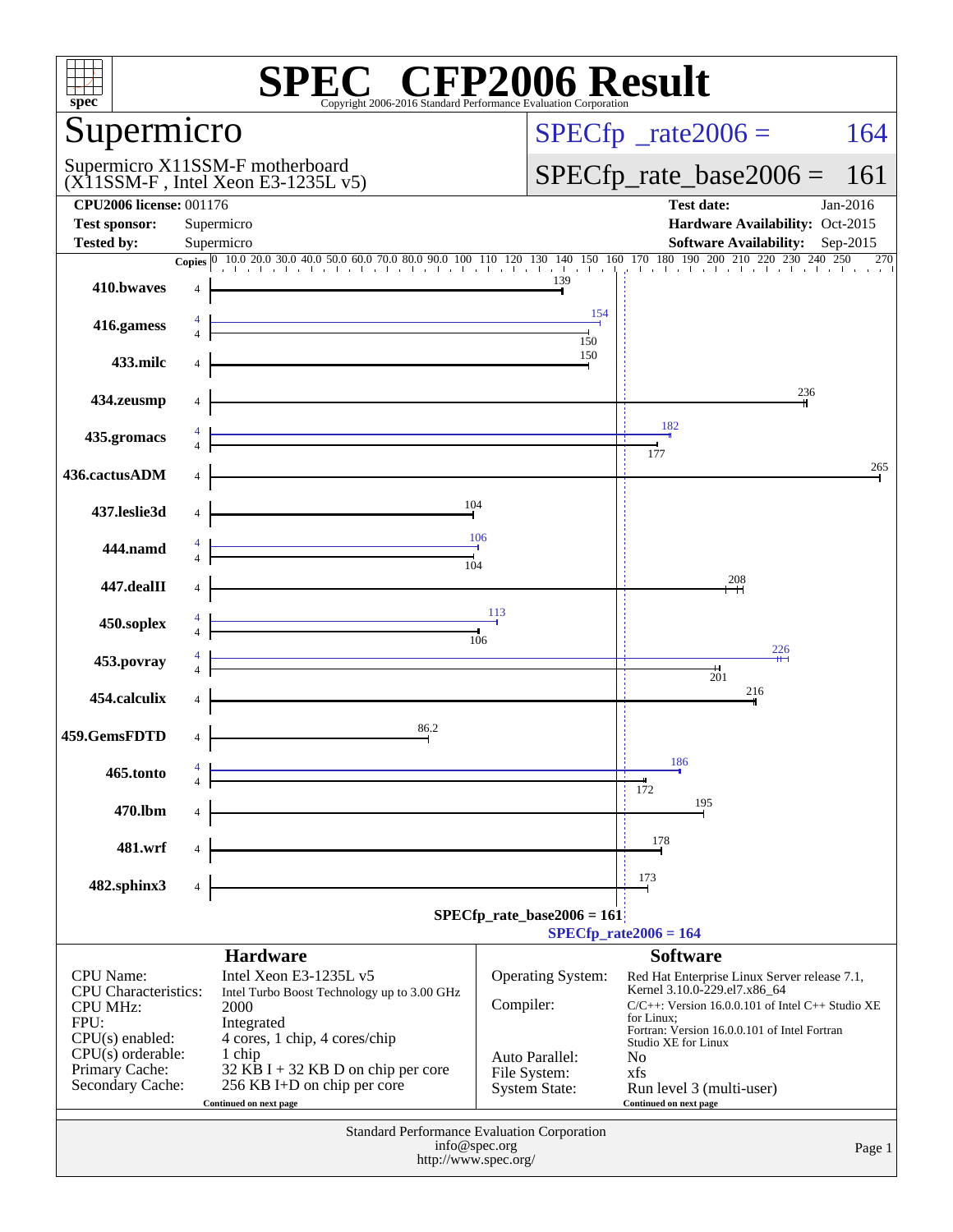

## Supermicro

#### $(X11SSM-F$ , Intel Xeon E3-1235L v5) Supermicro X11SSM-F motherboard

 $SPECTp_rate2006 = 164$ 

### [SPECfp\\_rate\\_base2006 =](http://www.spec.org/auto/cpu2006/Docs/result-fields.html#SPECfpratebase2006) 161

| <b>CPU2006 license: 001176</b> |                                   |                       | <b>Test date:</b><br>$Jan-2016$             |
|--------------------------------|-----------------------------------|-----------------------|---------------------------------------------|
| <b>Test sponsor:</b>           | Supermicro                        |                       | Hardware Availability: Oct-2015             |
| <b>Tested by:</b>              | Supermicro                        |                       | <b>Software Availability:</b><br>$Sep-2015$ |
| L3 Cache:                      | 8 MB I+D on chip per chip         | <b>Base Pointers:</b> | $32/64$ -bit                                |
| Other Cache:                   | None                              | Peak Pointers:        | $32/64$ -bit                                |
| Memory:                        | 32 GB (4 x 8 GB 2Rx8 PC4-2133P-E) | Other Software:       | None                                        |
| Disk Subsystem:                | $1 \times 200$ GB SATA III SSD    |                       |                                             |
| <b>Other Hardware:</b>         | None                              |                       |                                             |

**[Results Table](http://www.spec.org/auto/cpu2006/Docs/result-fields.html#ResultsTable)**

| Results Tadie    |                                                                                                          |                |       |                |       |                |       |               |                |              |                |              |                |              |
|------------------|----------------------------------------------------------------------------------------------------------|----------------|-------|----------------|-------|----------------|-------|---------------|----------------|--------------|----------------|--------------|----------------|--------------|
|                  | <b>Base</b>                                                                                              |                |       |                |       | <b>Peak</b>    |       |               |                |              |                |              |                |              |
| <b>Benchmark</b> | <b>Copies</b>                                                                                            | <b>Seconds</b> | Ratio | <b>Seconds</b> | Ratio | <b>Seconds</b> | Ratio | <b>Copies</b> | <b>Seconds</b> | <b>Ratio</b> | <b>Seconds</b> | <b>Ratio</b> | <b>Seconds</b> | <b>Ratio</b> |
| 410.bwayes       |                                                                                                          | 391            | 139   | 391            | 139   | 390            | 139   |               | 391            | 139          | 391            | 139          | 390            | 139          |
| 416.gamess       |                                                                                                          | 523            | 150   | 524            | 149   | 524            | 150   |               | 508            | 154          | 508            | 154          | 508            | 154          |
| 433.milc         |                                                                                                          | 245            | 150   | 245            | 150   | 245            | 150   |               | 245            | 150          | 245            | 150          | 245            | 150          |
| 434.zeusmp       |                                                                                                          | 154            | 236   | 155            | 235   | 154            | 236   |               | <u>154</u>     | 236          | 155            | 235          | 154            | 236          |
| 435.gromacs      | Δ                                                                                                        | 162            | 177   | 162            | 177   | 162            | 177   | 4             | 157            | 181          | 157            | 182          | 157            | <u>182</u>   |
| 436.cactusADM    | 4                                                                                                        | 180            | 265   | 181            | 265   | 180            | 265   | 4             | 180            | 265          | 181            | 265          | 180            | 265          |
| 437.leslie3d     | Δ                                                                                                        | 361            | 104   | 362            | 104   | 361            | 104   |               | 361            | 104          | 362            | 104          | 361            | 104          |
| 444.namd         |                                                                                                          | 308            | 104   | 308            | 104   | 308            | 104   |               | 303            | 106          | 303            | 106          | 303            | 106          |
| 447.dealII       |                                                                                                          | 217            | 211   | 224            | 204   | 220            | 208   |               | 217            | 211          | 224            | 204          | 220            | 208          |
| 450.soplex       | $\Lambda$                                                                                                | 316            | 106   | 315            | 106   | 314            | 106   |               | 295            | 113          | 294            | 113          | 294            | <b>113</b>   |
| 453.povray       | 4                                                                                                        | 106            | 201   | 106            | 201   | 107            | 200   | 4             | 93.1           | 229          | 94.8           | 224          | 94.3           | 226          |
| 454.calculix     | 4                                                                                                        | 153            | 216   | 153            | 216   | 153            | 215   | 4             | <u>153</u>     | 216          | 153            | 216          | 153            | 215          |
| 459.GemsFDTD     |                                                                                                          | 493            | 86.2  | 493            | 86.2  | 492            | 86.2  |               | 493            | 86.2         | 493            | 86.2         | 492            | 86.2         |
| 465.tonto        |                                                                                                          | 229            | 172   | 230            | 171   | 228            | 172   |               | 212            | 186          | 212            | 185          | 212            | 186          |
| 470.1bm          | 4                                                                                                        | 282            | 195   | 282            | 195   | 281            | 195   | 4             | 282            | 195          | 282            | 195          | 281            | 195          |
| 481.wrf          | 4                                                                                                        | 250            | 179   | 251            | 178   | 251            | 178   | 4             | 250            | 179          | 251            | 178          | 251            | <u>178</u>   |
| 482.sphinx3      | 4                                                                                                        | 451            | 173   | 451            | 173   | 450            | 173   | 4             | 451            | 173          | 451            | 173          | 450            | 173          |
|                  | Results appear in the order in which they were run. Bold underlined text indicates a median measurement. |                |       |                |       |                |       |               |                |              |                |              |                |              |

#### **[Submit Notes](http://www.spec.org/auto/cpu2006/Docs/result-fields.html#SubmitNotes)**

 The taskset mechanism was used to bind copies to processors. The config file option 'submit' was used to generate taskset commands to bind each copy to a specific processor. For details, please see the config file.

#### **[Operating System Notes](http://www.spec.org/auto/cpu2006/Docs/result-fields.html#OperatingSystemNotes)**

Stack size set to unlimited using "ulimit -s unlimited"

#### **[Platform Notes](http://www.spec.org/auto/cpu2006/Docs/result-fields.html#PlatformNotes)**

 As tested, the system used a Supermicro CSE-113MFAC2-R606CB chassis. The chassis is configured with 2 PWS-606P-1R redundant power supply, 1 SNK-P0046P heatsink, as well as 4 FAN-0154L4 middle cooling fan.

Continued on next page

Standard Performance Evaluation Corporation [info@spec.org](mailto:info@spec.org) <http://www.spec.org/>

Page 2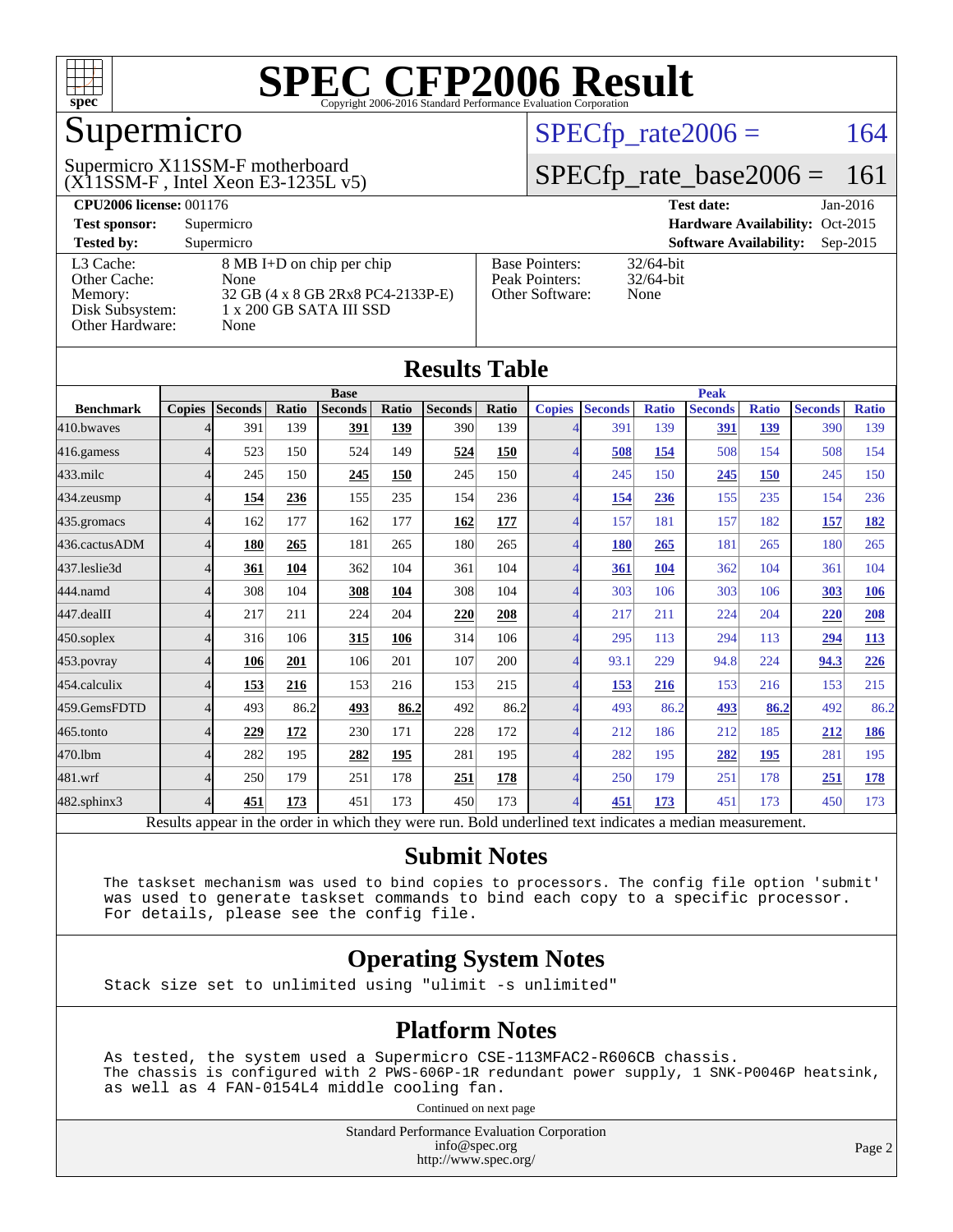

#### Supermicro

 $SPECfp_rate2006 = 164$  $SPECfp_rate2006 = 164$ 

(X11SSM-F , Intel Xeon E3-1235L v5) Supermicro X11SSM-F motherboard

[SPECfp\\_rate\\_base2006 =](http://www.spec.org/auto/cpu2006/Docs/result-fields.html#SPECfpratebase2006) 161

**[CPU2006 license:](http://www.spec.org/auto/cpu2006/Docs/result-fields.html#CPU2006license)** 001176 **[Test date:](http://www.spec.org/auto/cpu2006/Docs/result-fields.html#Testdate)** Jan-2016 **[Test sponsor:](http://www.spec.org/auto/cpu2006/Docs/result-fields.html#Testsponsor)** Supermicro Supermicro **[Hardware Availability:](http://www.spec.org/auto/cpu2006/Docs/result-fields.html#HardwareAvailability)** Oct-2015 **[Tested by:](http://www.spec.org/auto/cpu2006/Docs/result-fields.html#Testedby)** Supermicro **Supermicro [Software Availability:](http://www.spec.org/auto/cpu2006/Docs/result-fields.html#SoftwareAvailability)** Sep-2015

#### **[Platform Notes \(Continued\)](http://www.spec.org/auto/cpu2006/Docs/result-fields.html#PlatformNotes)**

Standard Performance Evaluation Corporation [info@spec.org](mailto:info@spec.org) <http://www.spec.org/> Page 3 Sysinfo program /usr/cpu2006/config/sysinfo.rev6914 \$Rev: 6914 \$ \$Date:: 2014-06-25 #\$ e3fbb8667b5a285932ceab81e28219e1 running on X11SSM-01 Sat Jan 2 17:09:09 2016 This section contains SUT (System Under Test) info as seen by some common utilities. To remove or add to this section, see: <http://www.spec.org/cpu2006/Docs/config.html#sysinfo> From /proc/cpuinfo model name : Intel(R) Xeon(R) CPU E3-1235L v5 @ 2.00GHz 1 "physical id"s (chips) 4 "processors" cores, siblings (Caution: counting these is hw and system dependent. The following excerpts from /proc/cpuinfo might not be reliable. Use with caution.) cpu cores : 4 siblings : 4 physical 0: cores 0 1 2 3 cache size : 8192 KB From /proc/meminfo MemTotal: 32769044 kB HugePages\_Total: 0 Hugepagesize: 2048 kB From /etc/\*release\* /etc/\*version\* os-release: NAME="Red Hat Enterprise Linux Server" VERSION="7.1 (Maipo)" ID="rhel" ID\_LIKE="fedora" VERSION\_ID="7.1" PRETTY\_NAME="Red Hat Enterprise Linux Server 7.1 (Maipo)" ANSI\_COLOR="0;31" CPE\_NAME="cpe:/o:redhat:enterprise\_linux:7.1:GA:server" redhat-release: Red Hat Enterprise Linux Server release 7.1 (Maipo) system-release: Red Hat Enterprise Linux Server release 7.1 (Maipo) system-release-cpe: cpe:/o:redhat:enterprise\_linux:7.1:ga:server uname -a: Linux X11SSM-01 3.10.0-229.el7.x86\_64 #1 SMP Thu Jan 29 18:37:38 EST 2015 x86\_64 x86\_64 x86\_64 GNU/Linux run-level 3 Jan 2 17:06 SPEC is set to: /usr/cpu2006<br>Filesystem Type Size Filesystem Type Size Used Avail Use% Mounted on<br>/dev/sda2 xfs 183G 26G 157G 14% / /dev/sda2 xfs 183G 26G 157G 14% / Additional information from dmidecode: Warning: Use caution when you interpret this section. The 'dmidecode' program reads system data which is "intended to allow hardware to be accurately Continued on next page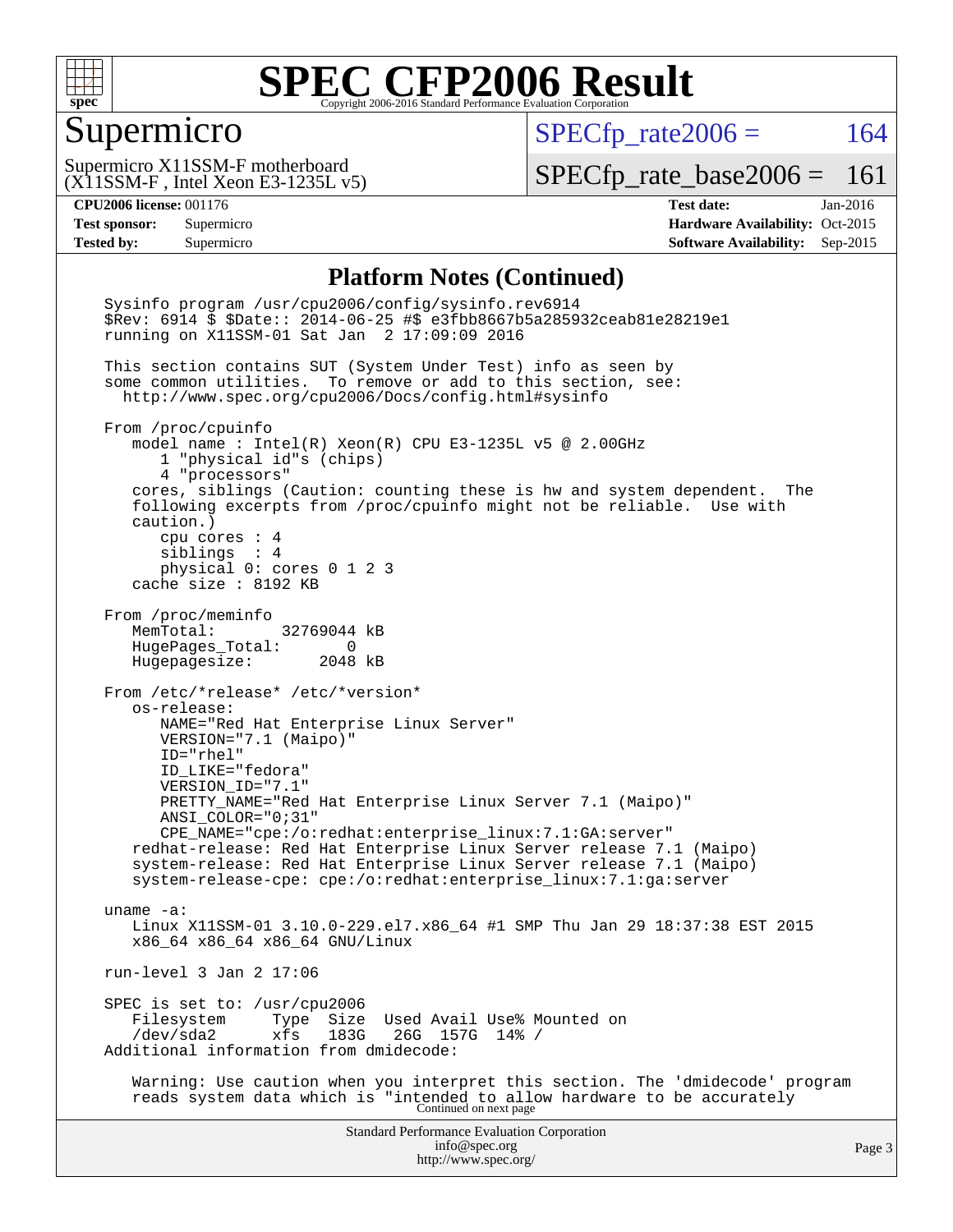

#### Supermicro

 $SPECTp\_rate2006 = 164$ 

(X11SSM-F , Intel Xeon E3-1235L v5) Supermicro X11SSM-F motherboard

[SPECfp\\_rate\\_base2006 =](http://www.spec.org/auto/cpu2006/Docs/result-fields.html#SPECfpratebase2006) 161

**[CPU2006 license:](http://www.spec.org/auto/cpu2006/Docs/result-fields.html#CPU2006license)** 001176 **[Test date:](http://www.spec.org/auto/cpu2006/Docs/result-fields.html#Testdate)** Jan-2016 **[Test sponsor:](http://www.spec.org/auto/cpu2006/Docs/result-fields.html#Testsponsor)** Supermicro Supermicro **[Hardware Availability:](http://www.spec.org/auto/cpu2006/Docs/result-fields.html#HardwareAvailability)** Oct-2015 **[Tested by:](http://www.spec.org/auto/cpu2006/Docs/result-fields.html#Testedby)** Supermicro **Supermicro [Software Availability:](http://www.spec.org/auto/cpu2006/Docs/result-fields.html#SoftwareAvailability)** Sep-2015

#### **[Platform Notes \(Continued\)](http://www.spec.org/auto/cpu2006/Docs/result-fields.html#PlatformNotes)**

 determined", but the intent may not be met, as there are frequent changes to hardware, firmware, and the "DMTF SMBIOS" standard.

 BIOS American Megatrends Inc. 1.0b 12/29/2015 Memory: 4x Micron 18ASF1G72AZ-2G1A1 8 GB 2 rank 2133 MHz

(End of data from sysinfo program)

#### **[General Notes](http://www.spec.org/auto/cpu2006/Docs/result-fields.html#GeneralNotes)**

Environment variables set by runspec before the start of the run: LD LIBRARY PATH = "/usr/cpu2006/libs/32:/usr/cpu2006/libs/64:/usr/cpu2006/sh"

 Binaries compiled on a system with 1x Intel Core i5-4670K CPU + 32GB memory using RedHat EL 7.1 Transparent Huge Pages enabled with: echo always > /sys/kernel/mm/transparent\_hugepage/enabled

**[Base Compiler Invocation](http://www.spec.org/auto/cpu2006/Docs/result-fields.html#BaseCompilerInvocation)**

[C benchmarks](http://www.spec.org/auto/cpu2006/Docs/result-fields.html#Cbenchmarks):  $\frac{1}{2}$   $\mathrm{c}$   $\mathrm{c}$   $\frac{1}{2}$   $\mathrm{m}$   $\mathrm{6}$   $\mathrm{4}$ 

[C++ benchmarks:](http://www.spec.org/auto/cpu2006/Docs/result-fields.html#CXXbenchmarks) [icpc -m64](http://www.spec.org/cpu2006/results/res2016q1/cpu2006-20160106-38557.flags.html#user_CXXbase_intel_icpc_64bit_bedb90c1146cab66620883ef4f41a67e)

[Fortran benchmarks](http://www.spec.org/auto/cpu2006/Docs/result-fields.html#Fortranbenchmarks): [ifort -m64](http://www.spec.org/cpu2006/results/res2016q1/cpu2006-20160106-38557.flags.html#user_FCbase_intel_ifort_64bit_ee9d0fb25645d0210d97eb0527dcc06e)

[Benchmarks using both Fortran and C](http://www.spec.org/auto/cpu2006/Docs/result-fields.html#BenchmarksusingbothFortranandC): [icc -m64](http://www.spec.org/cpu2006/results/res2016q1/cpu2006-20160106-38557.flags.html#user_CC_FCbase_intel_icc_64bit_0b7121f5ab7cfabee23d88897260401c) [ifort -m64](http://www.spec.org/cpu2006/results/res2016q1/cpu2006-20160106-38557.flags.html#user_CC_FCbase_intel_ifort_64bit_ee9d0fb25645d0210d97eb0527dcc06e)

#### **[Base Portability Flags](http://www.spec.org/auto/cpu2006/Docs/result-fields.html#BasePortabilityFlags)**

| 410.bwaves: - DSPEC CPU LP64                 |  |
|----------------------------------------------|--|
| 416.gamess: -DSPEC_CPU_LP64                  |  |
| 433.milc: - DSPEC_CPU LP64                   |  |
| 434.zeusmp: -DSPEC_CPU_LP64                  |  |
| 435.gromacs: -DSPEC_CPU_LP64 -nofor_main     |  |
| 436.cactusADM: - DSPEC CPU LP64 - nofor main |  |
| 437.leslie3d: -DSPEC CPU LP64                |  |
| 444.namd: - DSPEC_CPU_LP64                   |  |
| 447.dealII: -DSPEC CPU LP64                  |  |
| 450.soplex: -DSPEC_CPU_LP64                  |  |
| 453.povray: -DSPEC CPU LP64                  |  |

Continued on next page

Standard Performance Evaluation Corporation [info@spec.org](mailto:info@spec.org) <http://www.spec.org/>

Page 4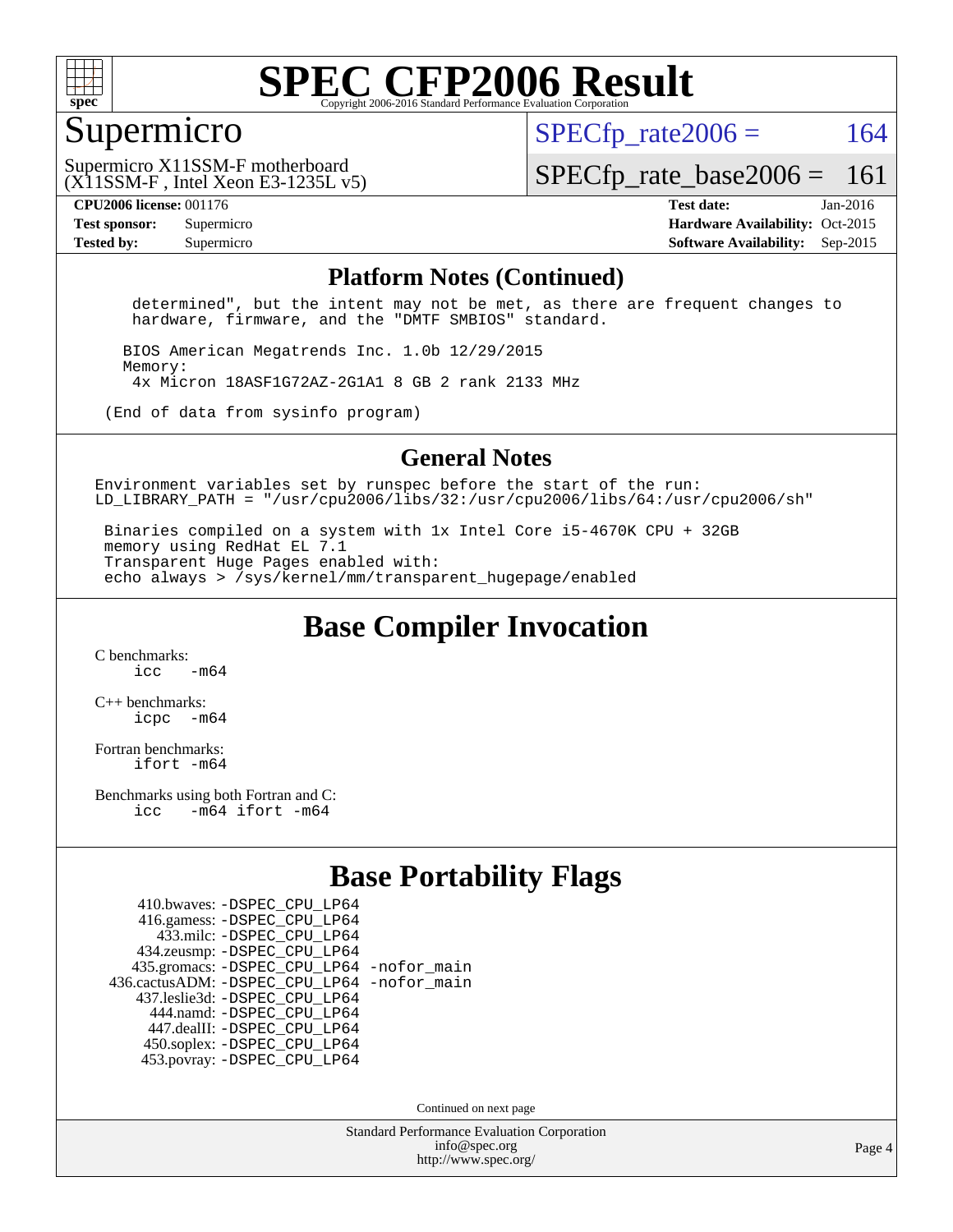

#### Supermicro

 $SPECTp\_rate2006 = 164$ 

(X11SSM-F , Intel Xeon E3-1235L v5) Supermicro X11SSM-F motherboard

[SPECfp\\_rate\\_base2006 =](http://www.spec.org/auto/cpu2006/Docs/result-fields.html#SPECfpratebase2006) 161

**[CPU2006 license:](http://www.spec.org/auto/cpu2006/Docs/result-fields.html#CPU2006license)** 001176 **[Test date:](http://www.spec.org/auto/cpu2006/Docs/result-fields.html#Testdate)** Jan-2016 **[Test sponsor:](http://www.spec.org/auto/cpu2006/Docs/result-fields.html#Testsponsor)** Supermicro Supermicro **[Hardware Availability:](http://www.spec.org/auto/cpu2006/Docs/result-fields.html#HardwareAvailability)** Oct-2015 **[Tested by:](http://www.spec.org/auto/cpu2006/Docs/result-fields.html#Testedby)** Supermicro **[Software Availability:](http://www.spec.org/auto/cpu2006/Docs/result-fields.html#SoftwareAvailability)** Sep-2015

### **[Base Portability Flags \(Continued\)](http://www.spec.org/auto/cpu2006/Docs/result-fields.html#BasePortabilityFlags)**

 454.calculix: [-DSPEC\\_CPU\\_LP64](http://www.spec.org/cpu2006/results/res2016q1/cpu2006-20160106-38557.flags.html#suite_basePORTABILITY454_calculix_DSPEC_CPU_LP64) [-nofor\\_main](http://www.spec.org/cpu2006/results/res2016q1/cpu2006-20160106-38557.flags.html#user_baseLDPORTABILITY454_calculix_f-nofor_main) 459.GemsFDTD: [-DSPEC\\_CPU\\_LP64](http://www.spec.org/cpu2006/results/res2016q1/cpu2006-20160106-38557.flags.html#suite_basePORTABILITY459_GemsFDTD_DSPEC_CPU_LP64) 465.tonto: [-DSPEC\\_CPU\\_LP64](http://www.spec.org/cpu2006/results/res2016q1/cpu2006-20160106-38557.flags.html#suite_basePORTABILITY465_tonto_DSPEC_CPU_LP64) 470.lbm: [-DSPEC\\_CPU\\_LP64](http://www.spec.org/cpu2006/results/res2016q1/cpu2006-20160106-38557.flags.html#suite_basePORTABILITY470_lbm_DSPEC_CPU_LP64) 481.wrf: [-DSPEC\\_CPU\\_LP64](http://www.spec.org/cpu2006/results/res2016q1/cpu2006-20160106-38557.flags.html#suite_basePORTABILITY481_wrf_DSPEC_CPU_LP64) [-DSPEC\\_CPU\\_CASE\\_FLAG](http://www.spec.org/cpu2006/results/res2016q1/cpu2006-20160106-38557.flags.html#b481.wrf_baseCPORTABILITY_DSPEC_CPU_CASE_FLAG) [-DSPEC\\_CPU\\_LINUX](http://www.spec.org/cpu2006/results/res2016q1/cpu2006-20160106-38557.flags.html#b481.wrf_baseCPORTABILITY_DSPEC_CPU_LINUX) 482.sphinx3: [-DSPEC\\_CPU\\_LP64](http://www.spec.org/cpu2006/results/res2016q1/cpu2006-20160106-38557.flags.html#suite_basePORTABILITY482_sphinx3_DSPEC_CPU_LP64)

### **[Base Optimization Flags](http://www.spec.org/auto/cpu2006/Docs/result-fields.html#BaseOptimizationFlags)**

[C benchmarks](http://www.spec.org/auto/cpu2006/Docs/result-fields.html#Cbenchmarks):

[-xCORE-AVX2](http://www.spec.org/cpu2006/results/res2016q1/cpu2006-20160106-38557.flags.html#user_CCbase_f-xAVX2_5f5fc0cbe2c9f62c816d3e45806c70d7) [-ipo](http://www.spec.org/cpu2006/results/res2016q1/cpu2006-20160106-38557.flags.html#user_CCbase_f-ipo) [-O3](http://www.spec.org/cpu2006/results/res2016q1/cpu2006-20160106-38557.flags.html#user_CCbase_f-O3) [-no-prec-div](http://www.spec.org/cpu2006/results/res2016q1/cpu2006-20160106-38557.flags.html#user_CCbase_f-no-prec-div) [-opt-prefetch](http://www.spec.org/cpu2006/results/res2016q1/cpu2006-20160106-38557.flags.html#user_CCbase_f-opt-prefetch) [-auto-p32](http://www.spec.org/cpu2006/results/res2016q1/cpu2006-20160106-38557.flags.html#user_CCbase_f-auto-p32) [-ansi-alias](http://www.spec.org/cpu2006/results/res2016q1/cpu2006-20160106-38557.flags.html#user_CCbase_f-ansi-alias) [-opt-mem-layout-trans=3](http://www.spec.org/cpu2006/results/res2016q1/cpu2006-20160106-38557.flags.html#user_CCbase_f-opt-mem-layout-trans_a7b82ad4bd7abf52556d4961a2ae94d5)

[C++ benchmarks:](http://www.spec.org/auto/cpu2006/Docs/result-fields.html#CXXbenchmarks)

[-xCORE-AVX2](http://www.spec.org/cpu2006/results/res2016q1/cpu2006-20160106-38557.flags.html#user_CXXbase_f-xAVX2_5f5fc0cbe2c9f62c816d3e45806c70d7) [-ipo](http://www.spec.org/cpu2006/results/res2016q1/cpu2006-20160106-38557.flags.html#user_CXXbase_f-ipo) [-O3](http://www.spec.org/cpu2006/results/res2016q1/cpu2006-20160106-38557.flags.html#user_CXXbase_f-O3) [-no-prec-div](http://www.spec.org/cpu2006/results/res2016q1/cpu2006-20160106-38557.flags.html#user_CXXbase_f-no-prec-div) [-opt-prefetch](http://www.spec.org/cpu2006/results/res2016q1/cpu2006-20160106-38557.flags.html#user_CXXbase_f-opt-prefetch) [-auto-p32](http://www.spec.org/cpu2006/results/res2016q1/cpu2006-20160106-38557.flags.html#user_CXXbase_f-auto-p32) [-ansi-alias](http://www.spec.org/cpu2006/results/res2016q1/cpu2006-20160106-38557.flags.html#user_CXXbase_f-ansi-alias) [-opt-mem-layout-trans=3](http://www.spec.org/cpu2006/results/res2016q1/cpu2006-20160106-38557.flags.html#user_CXXbase_f-opt-mem-layout-trans_a7b82ad4bd7abf52556d4961a2ae94d5)

[Fortran benchmarks](http://www.spec.org/auto/cpu2006/Docs/result-fields.html#Fortranbenchmarks):

[-xCORE-AVX2](http://www.spec.org/cpu2006/results/res2016q1/cpu2006-20160106-38557.flags.html#user_FCbase_f-xAVX2_5f5fc0cbe2c9f62c816d3e45806c70d7) [-ipo](http://www.spec.org/cpu2006/results/res2016q1/cpu2006-20160106-38557.flags.html#user_FCbase_f-ipo) [-O3](http://www.spec.org/cpu2006/results/res2016q1/cpu2006-20160106-38557.flags.html#user_FCbase_f-O3) [-no-prec-div](http://www.spec.org/cpu2006/results/res2016q1/cpu2006-20160106-38557.flags.html#user_FCbase_f-no-prec-div) [-opt-prefetch](http://www.spec.org/cpu2006/results/res2016q1/cpu2006-20160106-38557.flags.html#user_FCbase_f-opt-prefetch)

[Benchmarks using both Fortran and C](http://www.spec.org/auto/cpu2006/Docs/result-fields.html#BenchmarksusingbothFortranandC): [-xCORE-AVX2](http://www.spec.org/cpu2006/results/res2016q1/cpu2006-20160106-38557.flags.html#user_CC_FCbase_f-xAVX2_5f5fc0cbe2c9f62c816d3e45806c70d7) [-ipo](http://www.spec.org/cpu2006/results/res2016q1/cpu2006-20160106-38557.flags.html#user_CC_FCbase_f-ipo) [-O3](http://www.spec.org/cpu2006/results/res2016q1/cpu2006-20160106-38557.flags.html#user_CC_FCbase_f-O3) [-no-prec-div](http://www.spec.org/cpu2006/results/res2016q1/cpu2006-20160106-38557.flags.html#user_CC_FCbase_f-no-prec-div) [-opt-prefetch](http://www.spec.org/cpu2006/results/res2016q1/cpu2006-20160106-38557.flags.html#user_CC_FCbase_f-opt-prefetch) [-auto-p32](http://www.spec.org/cpu2006/results/res2016q1/cpu2006-20160106-38557.flags.html#user_CC_FCbase_f-auto-p32) [-ansi-alias](http://www.spec.org/cpu2006/results/res2016q1/cpu2006-20160106-38557.flags.html#user_CC_FCbase_f-ansi-alias) [-opt-mem-layout-trans=3](http://www.spec.org/cpu2006/results/res2016q1/cpu2006-20160106-38557.flags.html#user_CC_FCbase_f-opt-mem-layout-trans_a7b82ad4bd7abf52556d4961a2ae94d5)

#### **[Peak Compiler Invocation](http://www.spec.org/auto/cpu2006/Docs/result-fields.html#PeakCompilerInvocation)**

[C benchmarks](http://www.spec.org/auto/cpu2006/Docs/result-fields.html#Cbenchmarks):  $-m64$ 

[C++ benchmarks \(except as noted below\):](http://www.spec.org/auto/cpu2006/Docs/result-fields.html#CXXbenchmarksexceptasnotedbelow) [icpc -m64](http://www.spec.org/cpu2006/results/res2016q1/cpu2006-20160106-38557.flags.html#user_CXXpeak_intel_icpc_64bit_bedb90c1146cab66620883ef4f41a67e)

450.soplex: [icpc -m32 -L/opt/intel/compilers\\_and\\_libraries\\_2016/linux/compiler/lib/ia32\\_lin](http://www.spec.org/cpu2006/results/res2016q1/cpu2006-20160106-38557.flags.html#user_peakCXXLD450_soplex_intel_icpc_b4f50a394bdb4597aa5879c16bc3f5c5)

[Fortran benchmarks](http://www.spec.org/auto/cpu2006/Docs/result-fields.html#Fortranbenchmarks): [ifort -m64](http://www.spec.org/cpu2006/results/res2016q1/cpu2006-20160106-38557.flags.html#user_FCpeak_intel_ifort_64bit_ee9d0fb25645d0210d97eb0527dcc06e)

[Benchmarks using both Fortran and C](http://www.spec.org/auto/cpu2006/Docs/result-fields.html#BenchmarksusingbothFortranandC): [icc -m64](http://www.spec.org/cpu2006/results/res2016q1/cpu2006-20160106-38557.flags.html#user_CC_FCpeak_intel_icc_64bit_0b7121f5ab7cfabee23d88897260401c) [ifort -m64](http://www.spec.org/cpu2006/results/res2016q1/cpu2006-20160106-38557.flags.html#user_CC_FCpeak_intel_ifort_64bit_ee9d0fb25645d0210d97eb0527dcc06e)

#### **[Peak Portability Flags](http://www.spec.org/auto/cpu2006/Docs/result-fields.html#PeakPortabilityFlags)**

410.bwaves: [-DSPEC\\_CPU\\_LP64](http://www.spec.org/cpu2006/results/res2016q1/cpu2006-20160106-38557.flags.html#suite_peakPORTABILITY410_bwaves_DSPEC_CPU_LP64)

Continued on next page

Standard Performance Evaluation Corporation [info@spec.org](mailto:info@spec.org) <http://www.spec.org/>

Page 5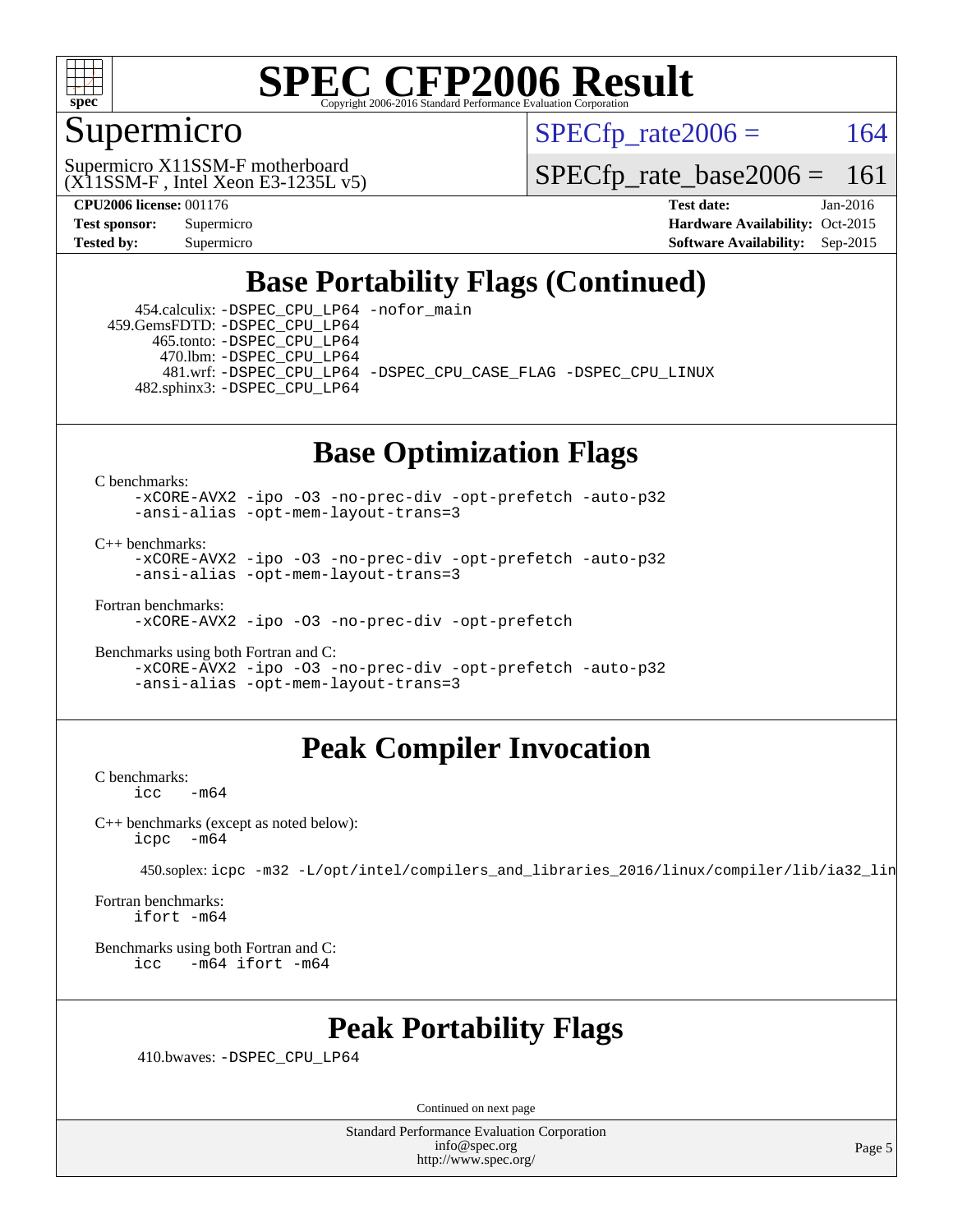

### Supermicro

 $SPECTp\_rate2006 = 164$ 

(X11SSM-F , Intel Xeon E3-1235L v5) Supermicro X11SSM-F motherboard

[SPECfp\\_rate\\_base2006 =](http://www.spec.org/auto/cpu2006/Docs/result-fields.html#SPECfpratebase2006) 161

| <b>Test sponsor:</b> | Supermicro |
|----------------------|------------|
| Tested by:           | Supermicro |

**[CPU2006 license:](http://www.spec.org/auto/cpu2006/Docs/result-fields.html#CPU2006license)** 001176 **[Test date:](http://www.spec.org/auto/cpu2006/Docs/result-fields.html#Testdate)** Jan-2016 **[Hardware Availability:](http://www.spec.org/auto/cpu2006/Docs/result-fields.html#HardwareAvailability)** Oct-2015 **[Software Availability:](http://www.spec.org/auto/cpu2006/Docs/result-fields.html#SoftwareAvailability)** Sep-2015

### **[Peak Portability Flags \(Continued\)](http://www.spec.org/auto/cpu2006/Docs/result-fields.html#PeakPortabilityFlags)**

 416.gamess: [-DSPEC\\_CPU\\_LP64](http://www.spec.org/cpu2006/results/res2016q1/cpu2006-20160106-38557.flags.html#suite_peakPORTABILITY416_gamess_DSPEC_CPU_LP64) 433.milc: [-DSPEC\\_CPU\\_LP64](http://www.spec.org/cpu2006/results/res2016q1/cpu2006-20160106-38557.flags.html#suite_peakPORTABILITY433_milc_DSPEC_CPU_LP64) 434.zeusmp: [-DSPEC\\_CPU\\_LP64](http://www.spec.org/cpu2006/results/res2016q1/cpu2006-20160106-38557.flags.html#suite_peakPORTABILITY434_zeusmp_DSPEC_CPU_LP64) 435.gromacs: [-DSPEC\\_CPU\\_LP64](http://www.spec.org/cpu2006/results/res2016q1/cpu2006-20160106-38557.flags.html#suite_peakPORTABILITY435_gromacs_DSPEC_CPU_LP64) [-nofor\\_main](http://www.spec.org/cpu2006/results/res2016q1/cpu2006-20160106-38557.flags.html#user_peakLDPORTABILITY435_gromacs_f-nofor_main) 436.cactusADM: [-DSPEC\\_CPU\\_LP64](http://www.spec.org/cpu2006/results/res2016q1/cpu2006-20160106-38557.flags.html#suite_peakPORTABILITY436_cactusADM_DSPEC_CPU_LP64) [-nofor\\_main](http://www.spec.org/cpu2006/results/res2016q1/cpu2006-20160106-38557.flags.html#user_peakLDPORTABILITY436_cactusADM_f-nofor_main) 437.leslie3d: [-DSPEC\\_CPU\\_LP64](http://www.spec.org/cpu2006/results/res2016q1/cpu2006-20160106-38557.flags.html#suite_peakPORTABILITY437_leslie3d_DSPEC_CPU_LP64) 444.namd: [-DSPEC\\_CPU\\_LP64](http://www.spec.org/cpu2006/results/res2016q1/cpu2006-20160106-38557.flags.html#suite_peakPORTABILITY444_namd_DSPEC_CPU_LP64) 447.dealII: [-DSPEC\\_CPU\\_LP64](http://www.spec.org/cpu2006/results/res2016q1/cpu2006-20160106-38557.flags.html#suite_peakPORTABILITY447_dealII_DSPEC_CPU_LP64) 450.soplex: [-D\\_FILE\\_OFFSET\\_BITS=64](http://www.spec.org/cpu2006/results/res2016q1/cpu2006-20160106-38557.flags.html#user_peakPORTABILITY450_soplex_file_offset_bits_64_438cf9856305ebd76870a2c6dc2689ab) 453.povray: [-DSPEC\\_CPU\\_LP64](http://www.spec.org/cpu2006/results/res2016q1/cpu2006-20160106-38557.flags.html#suite_peakPORTABILITY453_povray_DSPEC_CPU_LP64) 454.calculix: [-DSPEC\\_CPU\\_LP64](http://www.spec.org/cpu2006/results/res2016q1/cpu2006-20160106-38557.flags.html#suite_peakPORTABILITY454_calculix_DSPEC_CPU_LP64) [-nofor\\_main](http://www.spec.org/cpu2006/results/res2016q1/cpu2006-20160106-38557.flags.html#user_peakLDPORTABILITY454_calculix_f-nofor_main) 459.GemsFDTD: [-DSPEC\\_CPU\\_LP64](http://www.spec.org/cpu2006/results/res2016q1/cpu2006-20160106-38557.flags.html#suite_peakPORTABILITY459_GemsFDTD_DSPEC_CPU_LP64) 465.tonto: [-DSPEC\\_CPU\\_LP64](http://www.spec.org/cpu2006/results/res2016q1/cpu2006-20160106-38557.flags.html#suite_peakPORTABILITY465_tonto_DSPEC_CPU_LP64) 470.lbm: [-DSPEC\\_CPU\\_LP64](http://www.spec.org/cpu2006/results/res2016q1/cpu2006-20160106-38557.flags.html#suite_peakPORTABILITY470_lbm_DSPEC_CPU_LP64) 481.wrf: [-DSPEC\\_CPU\\_LP64](http://www.spec.org/cpu2006/results/res2016q1/cpu2006-20160106-38557.flags.html#suite_peakPORTABILITY481_wrf_DSPEC_CPU_LP64) [-DSPEC\\_CPU\\_CASE\\_FLAG](http://www.spec.org/cpu2006/results/res2016q1/cpu2006-20160106-38557.flags.html#b481.wrf_peakCPORTABILITY_DSPEC_CPU_CASE_FLAG) [-DSPEC\\_CPU\\_LINUX](http://www.spec.org/cpu2006/results/res2016q1/cpu2006-20160106-38557.flags.html#b481.wrf_peakCPORTABILITY_DSPEC_CPU_LINUX) 482.sphinx3: [-DSPEC\\_CPU\\_LP64](http://www.spec.org/cpu2006/results/res2016q1/cpu2006-20160106-38557.flags.html#suite_peakPORTABILITY482_sphinx3_DSPEC_CPU_LP64)

### **[Peak Optimization Flags](http://www.spec.org/auto/cpu2006/Docs/result-fields.html#PeakOptimizationFlags)**

[C benchmarks](http://www.spec.org/auto/cpu2006/Docs/result-fields.html#Cbenchmarks):

 433.milc: basepeak = yes  $470$ .lbm: basepeak = yes  $482$ .sphinx $3$ : basepeak = yes

#### [C++ benchmarks:](http://www.spec.org/auto/cpu2006/Docs/result-fields.html#CXXbenchmarks)

```
 444.namd: -xCORE-AVX2(pass 2) -prof-gen:threadsafe(pass 1)
        -no-prec-div(pass 2)-par-num-threads=1(pass 1) -opt-mem-layout-trans=3(pass 2)
        -prof-use(pass 2) -fno-alias -auto-ilp32
447.dealII: basepeak = yes
```

```
 450.soplex: -xCORE-AVX2(pass 2) -prof-gen:threadsafe(pass 1)
          -i\text{po}(pass 2) -\overline{O}3(pass 2)-no-prec-div(pass 2)
          -par-num-threads=1(pass 1) -opt-mem-layout-trans=3(pass 2)
          -prof-use(pass 2) -opt-malloc-options=3
```

```
 453.povray: -xCORE-AVX2(pass 2) -prof-gen:threadsafe(pass 1)
          -i\text{po}(pass 2) -\tilde{O}3(pass 2)-no-prec-div(pass 2)
          -par-num-threads=1(pass 1) -opt-mem-layout-trans=3(pass 2)
          -prof-use(pass 2) -unroll4 -ansi-alias
```
[Fortran benchmarks](http://www.spec.org/auto/cpu2006/Docs/result-fields.html#Fortranbenchmarks):

Continued on next page

Standard Performance Evaluation Corporation [info@spec.org](mailto:info@spec.org) <http://www.spec.org/>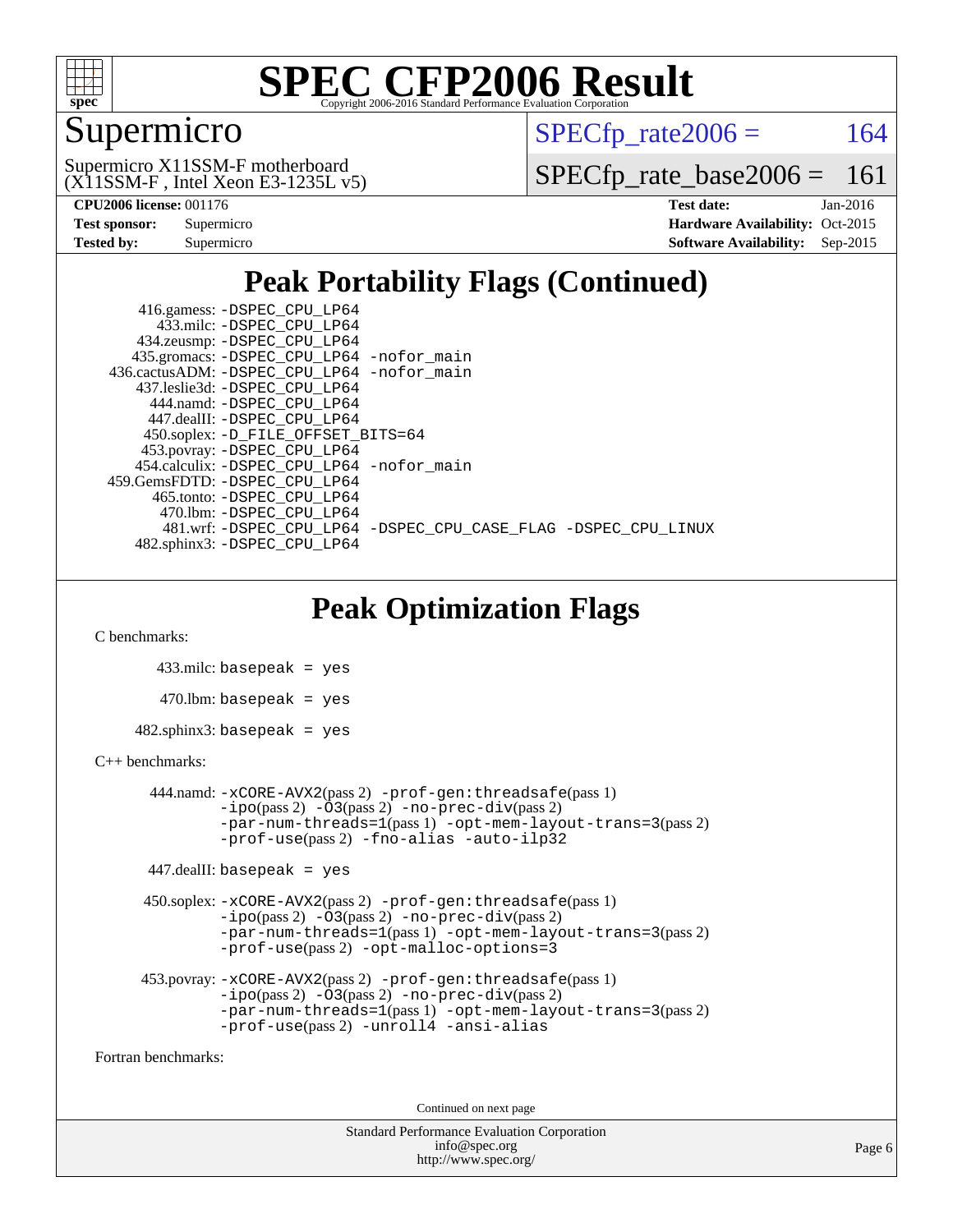

Supermicro

 $SPECTp\_rate2006 = 164$ 

(X11SSM-F , Intel Xeon E3-1235L v5) Supermicro X11SSM-F motherboard

[SPECfp\\_rate\\_base2006 =](http://www.spec.org/auto/cpu2006/Docs/result-fields.html#SPECfpratebase2006) 161

**[CPU2006 license:](http://www.spec.org/auto/cpu2006/Docs/result-fields.html#CPU2006license)** 001176 **[Test date:](http://www.spec.org/auto/cpu2006/Docs/result-fields.html#Testdate)** Jan-2016 **[Test sponsor:](http://www.spec.org/auto/cpu2006/Docs/result-fields.html#Testsponsor)** Supermicro Supermicro **[Hardware Availability:](http://www.spec.org/auto/cpu2006/Docs/result-fields.html#HardwareAvailability)** Oct-2015 **[Tested by:](http://www.spec.org/auto/cpu2006/Docs/result-fields.html#Testedby)** Supermicro **[Software Availability:](http://www.spec.org/auto/cpu2006/Docs/result-fields.html#SoftwareAvailability)** Sep-2015

### **[Peak Optimization Flags \(Continued\)](http://www.spec.org/auto/cpu2006/Docs/result-fields.html#PeakOptimizationFlags)**

```
410.bwaves: basepeak = yes 416.gamess: -xCORE-AVX2(pass 2) -prof-gen:threadsafe(pass 1)
                  -no-prec-div(pass 2)-par-num-threads=1(pass 1) -prof-use(pass 2) -unroll2
                  -inline-level=0 -scalar-rep-
         434.zeusmp: basepeak = yes
        437.leslie3d: basepeak = yes
     459.GemsFDTD: basepeak = yes
          465.tonto: -xCORE-AVX2(pass 2) -prof-gen:threadsafe(pass 1)
                  -no-prec-div(pass 2)-par-num-threads=1(pass 1) -prof-use(pass 2) -unroll4 -auto
                  -inline-calloc -opt-malloc-options=3
  Benchmarks using both Fortran and C: 
        435.gromacs: -xCORE-AVX2(pass 2) -prof-gen:threadsafe(pass 1)
                  -no-prec-div(pass 2)-par-num-threads=1(pass 1) -opt-mem-layout-trans=3(pass 2)
                  -prof-use(pass 2) -opt-prefetch -auto-ilp32
     436.cactusADM: basepeak = yes
       454.calculix: basepeak = yes
           481.wrf: basepeak = yes
                       The flags files that were used to format this result can be browsed at
http://www.spec.org/cpu2006/flags/Intel-ic16.0-official-linux64.html
http://www.spec.org/cpu2006/flags/Supermicro-Platform-Settings-V1.2-revH.html
                           You can also download the XML flags sources by saving the following links:
http://www.spec.org/cpu2006/flags/Intel-ic16.0-official-linux64.xml
http://www.spec.org/cpu2006/flags/Supermicro-Platform-Settings-V1.2-revH.xml
```